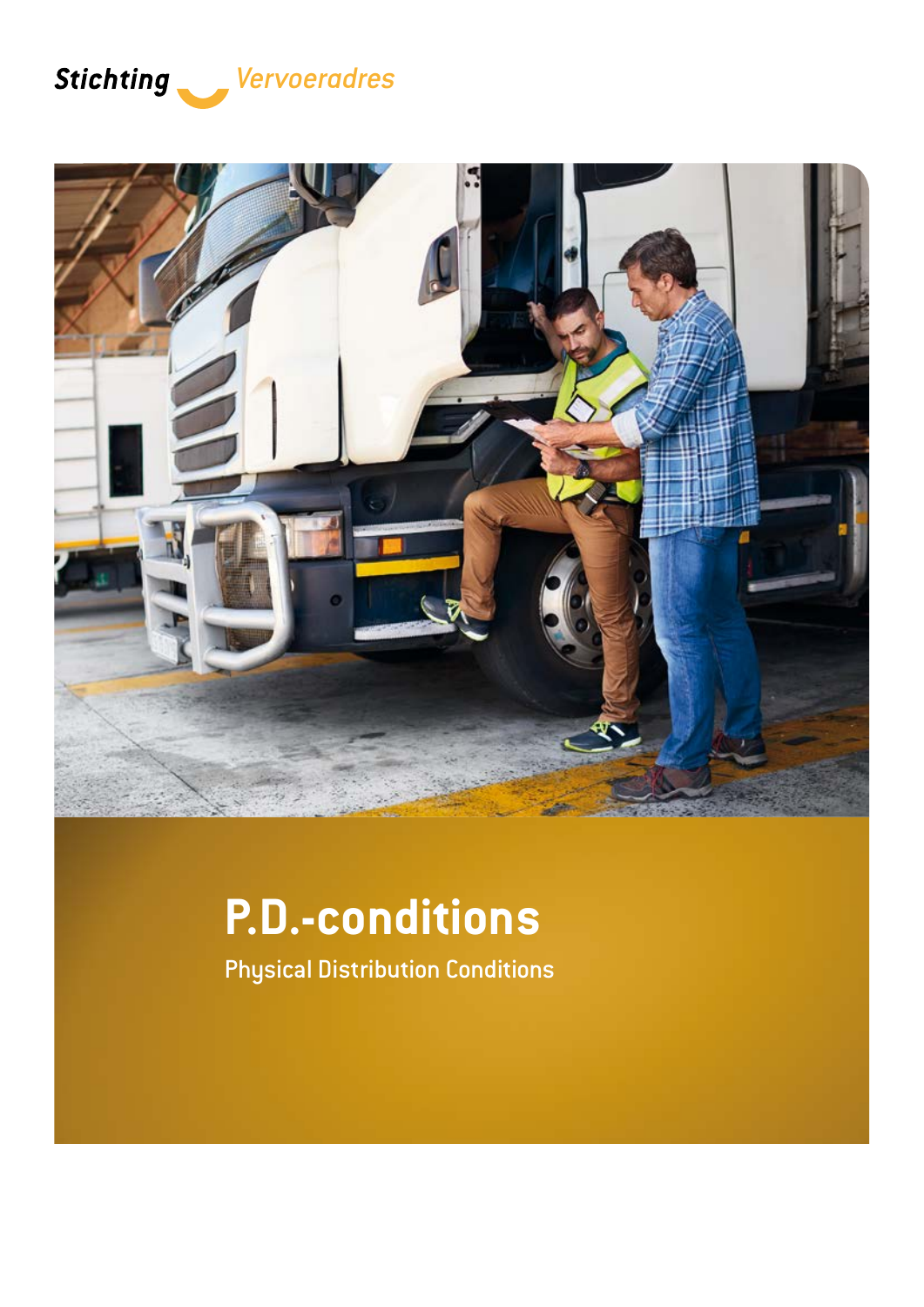**In Stichting vervoeradres, established in 1946, the following bodies work together: evofenedex**, Shippers Association for companies in trade and manufacturing **CBRB,** Dutch Central Office for Rhine and Inland Navigation **Koninklijke BLN-Schuttevaer,** Dutch Association for Inland Navigation **Transport en Logistiek Nederland**, Dutch Association for Transport and Logistics **Goederenvervoer Nederland** *(Goods Transport, the Netherlands)*

The Physical Distribution Conditions have been deposited at the Griffie (the secretariat) of the Arrondissementsrechtbank (regional court of justice) at Amsterdam and Rotterdam, The Netherlands.

#### **© 2017, Stichting vervoeradres**

No part of this publication may be reproduced, stored in a retrieval system or transmitted in any form or by any means, electronic, mechanical, photocopying, recording, or otherwise, without the prior written permission of the Publishers.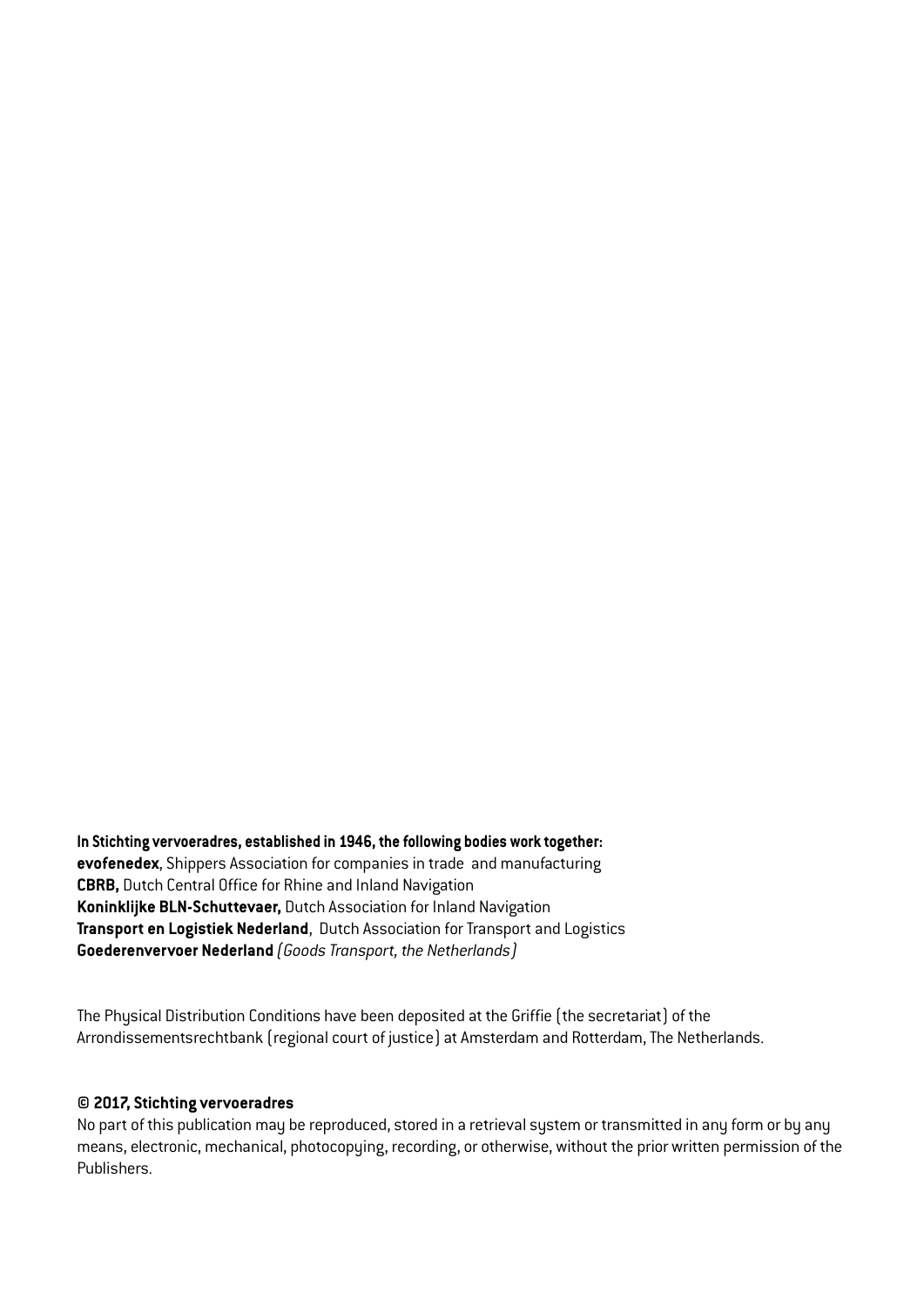### **Content**

| Article 1  | <b>Definitions</b>                      | $\overline{c}$ |
|------------|-----------------------------------------|----------------|
| Article 2  | <b>Scope of application</b>             | 2              |
| Article 3  | Obligations of the physical distributor | 3              |
| Article 4  | Liability of the physical distributor   | $\overline{4}$ |
| Article 5  | <b>Obligations of the principal</b>     | 5              |
| Article 6  | Liability of the principal              | 5              |
| Article 7  | <b>Time limitation</b>                  | 6              |
| Article 8  | <b>Credit conditions</b>                | 6              |
| Article 9  | <b>Security</b>                         | 7              |
| Article 10 | <b>Competent court of justice</b>       | 7              |
|            |                                         |                |
| example    | <b>Physical distribution contract</b>   | 9              |
|            |                                         |                |

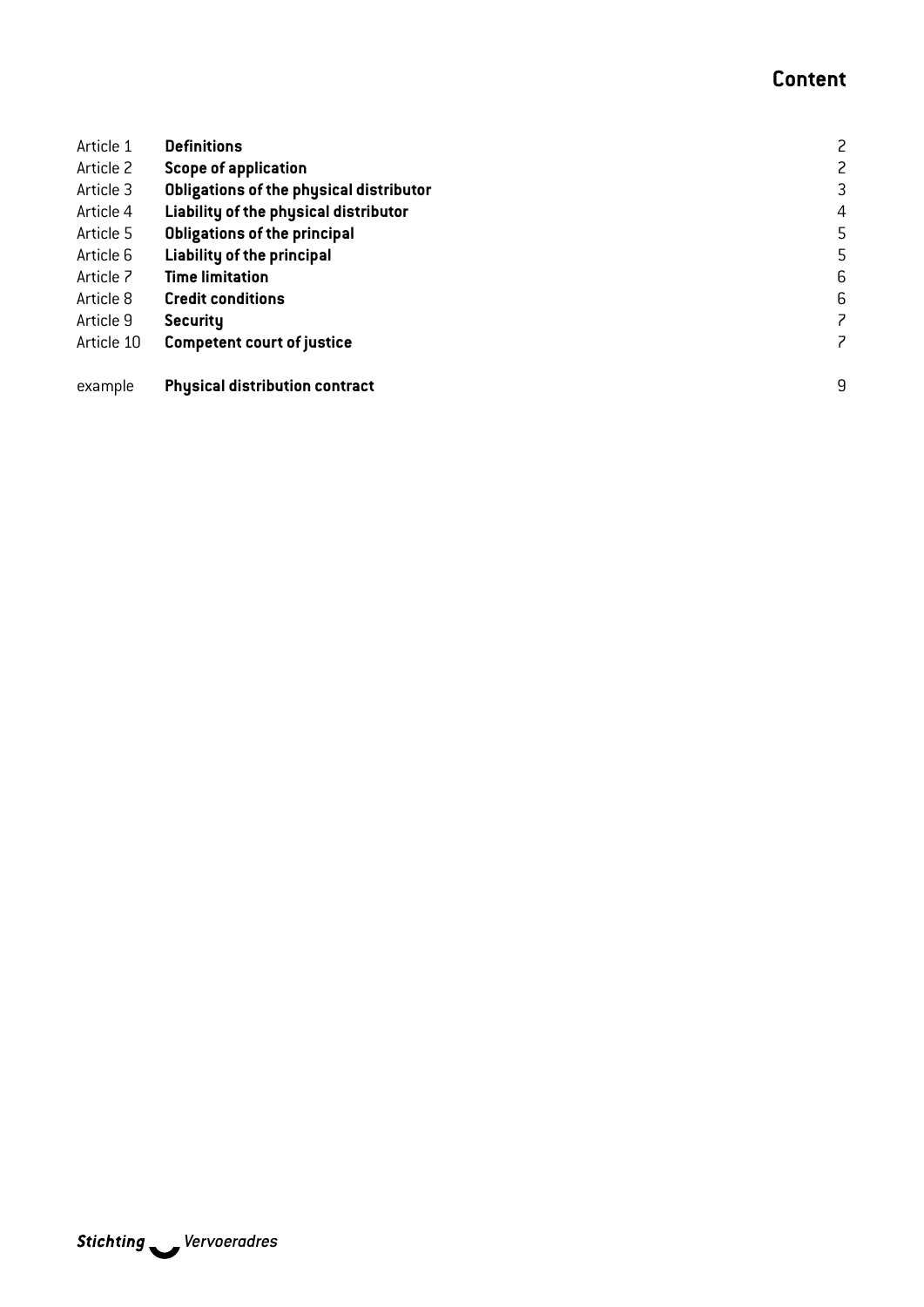#### <span id="page-3-0"></span>Article 1 **Definitions**

In these conditions

- 1. **p.d.-conditions** means general physical distribution conditions.
- 2. **AVC** means the most recent version of the Algemene Vervoerscondities 2002 [General Conditions of (Road) Transport 2002 in the Netherlands], established by Stichting vervoeradres and deposited at the secretariats of the regional courts in Amsterdam and Rotterdam.
- 3. **BW** means Burgerlijk Wetboek [Civil Code] of the Netherlands.
- 4. **CMR** means Convention on the Contract for the International Carriage of Goods by Road (CMR) (Geneva, 19 May 1956), as supplemented by the 1978 Protocol.
- 5. **physical distribution contract** means the contract by which the physical distributor commits himself opposite the principal to perform physical distribution.
- 6. **physical distribution** means an interrelated series of activities, such as transport, acceptance, warehousing, delivery, stock supervision and control, order execution, order assembling, preparation for dispatch, invoicing, in respect of cargoes, as well as the related data exchange and management, in so far as agreed between the physical distributor and his principal.
- 7. **supplementary activities** means activities ordered, but not agreed when concluding the original physical distribution contract.
- 8. **addressee** means the person (or entity) to whom the physical distributor must deliver by virtue of the contract.
- 9. **acceptance** means the moment when the physical distributor has accepted cargoes.
- 10. **delivery** means the moment when the addressee has accepted the cargoes.
- 11. **force majeure [force major]** means circumstances in so far as a diligent physical distributor has been unable to avoid and in so far as such physical distributor has been unable to prevent the consequences thereof.
- 12. **working days** means all calender days except saturdays, sundays, and generally recognised Christian and national holidays.

#### Article 2 **Scope of application**

- 1. The p.d.-conditions apply to the physical distribution contract and supplementary activities in so far as they do not conflict with mandatory law.
- 2. In so far as not provided for in these p.d.-conditions, the CMR as well as the not with CMR conflicting provisions of Book 8 title 13 BW and the AVC apply to physical distribution and the supplementary activities.

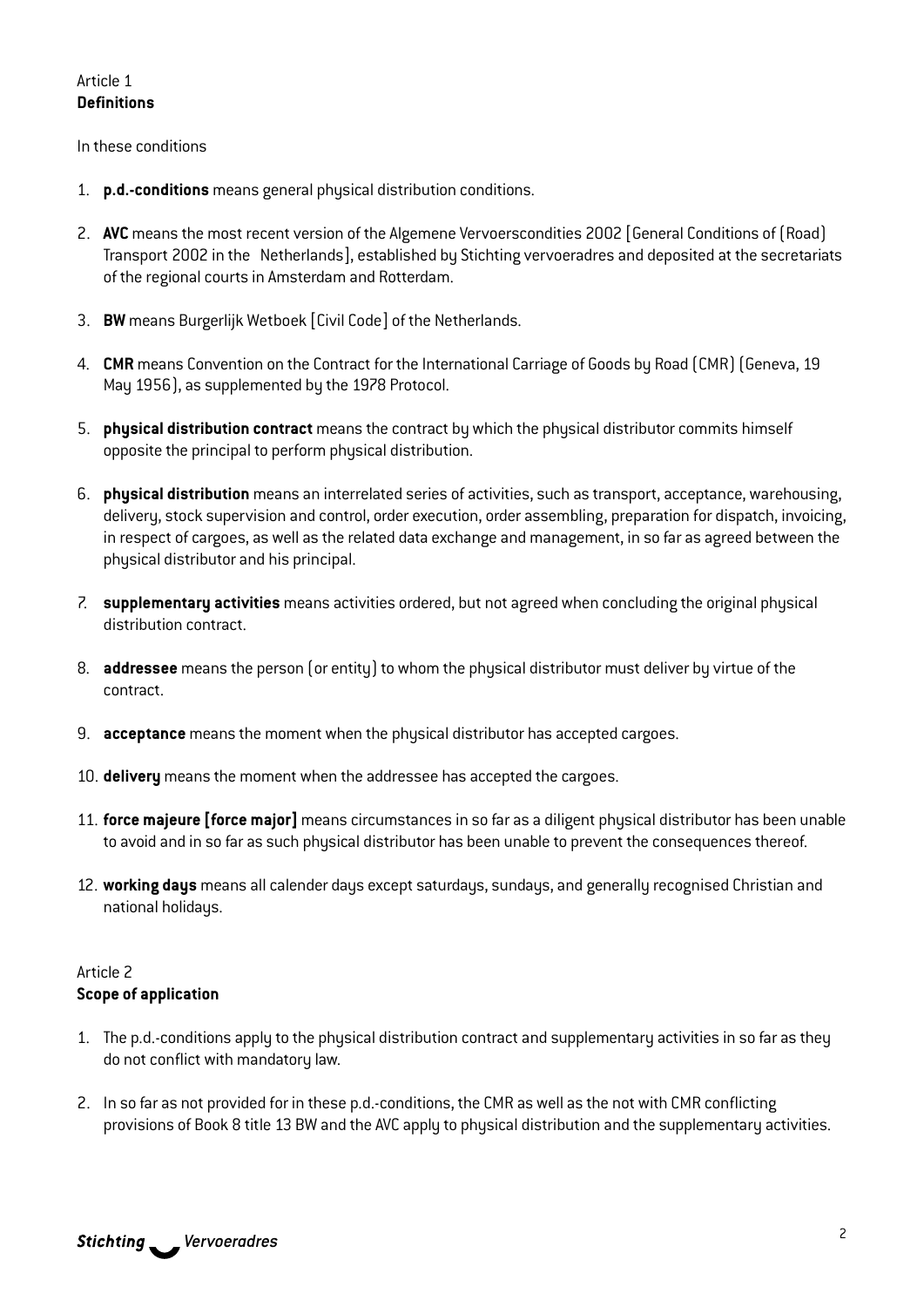#### <span id="page-4-0"></span>Article 3 **Obligations of the physical distributor**

The physical distributor is obliged to:

- 1. perform physical distribution and the supplementary activities.
- 2. accept the cargoes agreed at the agreed location, at the agreed time and in the agreed manner with the transport document and other documents provided by the principal, and to deliver these cargoes in the condition as in which accepted or in the condition agreed. Failing an agreed period of acceptance or delivery the activities must be carried out within the time which a diligent physical distributor needs, counting from the moment receipt or delivery have been asked for. This period will be the agreed period.
- 3. designate one of more contact persons and to mention these to the principal.
- 4. execute stocking and other activities in the space as agreed or otherwise fit for the purpose.
- 5. take all necessary measures with regard to the cargoes, including measures not directly related to the physical distribution, for account of the principal, and to consult, if possible, the principal on them in advance.
- 6. insure his third party liability and, on request of the principal but for his own account, his liability deriving from the p.d.-conditions with a reliable insurer, and to provide a copy of the insurance policy to the principal at his request.
- 7. to insure the cargoes at the written request of the principal and on his behalf, showing also the desired coverage, with a reliable insurer, and to provide a copy of the insurance policy to the principal at his request.
- 8. to allow access to the space where the cargoes are for the principal and persons designated by him, provided:
	- the physical distributor being present,
	- a request has been made in advance,
	- the visit conforms to the in-house rules of the physical distributor.
- 9. not displace the cargoes in stock unless the execution of the physical distribution contract or maintenance/ repairs of the space concerned necessitate such displacement.
- 10. ask for instructions from the principal prior to accepting cargoes apparantly damaged. If no such instructions can be obtained in due time, the physical distributor is entitled to refuse accepting the cargoes damaged.
- 11. guarantee the adequacy of materials used in the execution of the physical distribution contract.
- 12. respect confidentiality vis-à-vis third parties of facts and data known to him through the physical distribution contract.

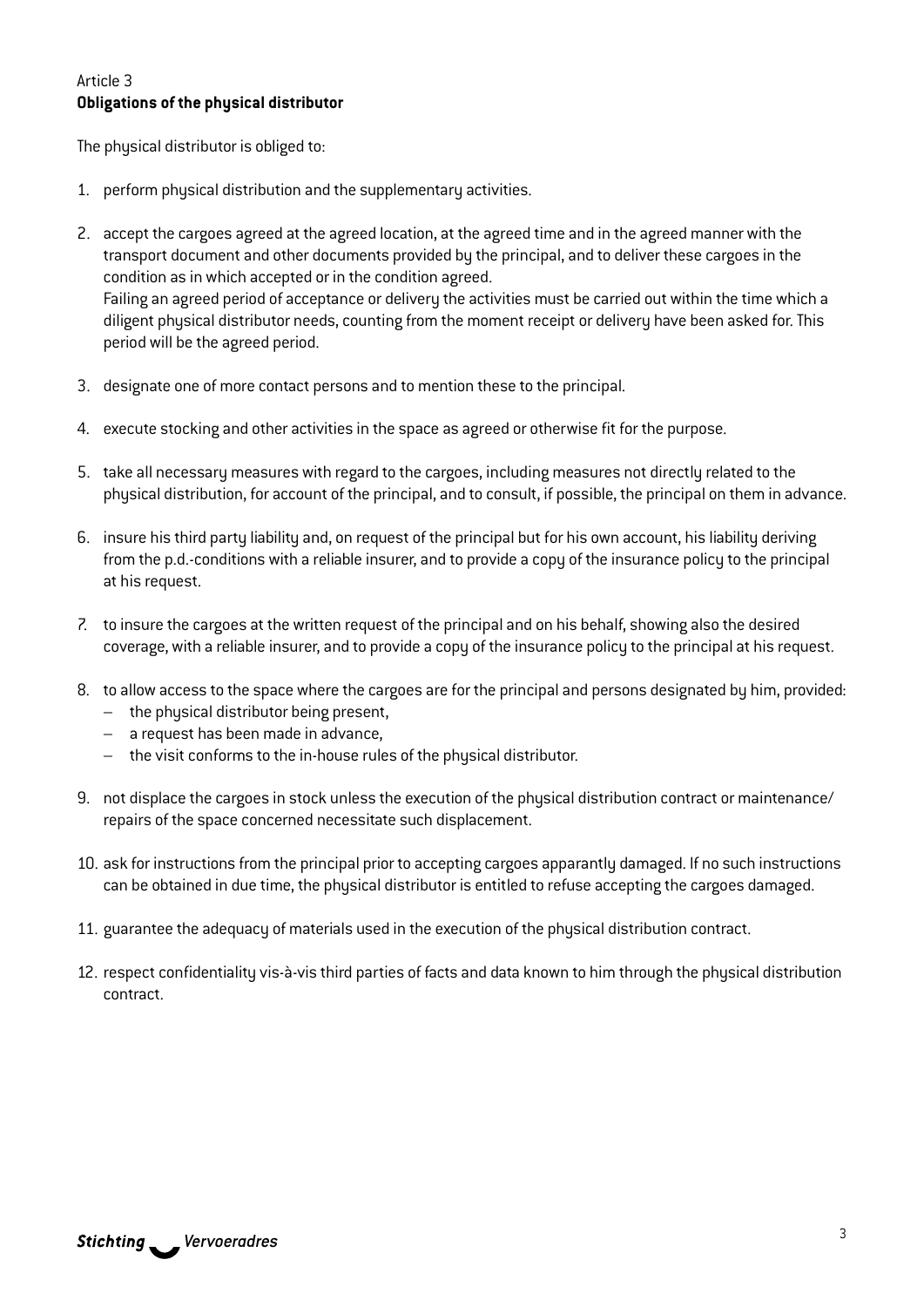#### <span id="page-5-0"></span>Article 4 **Liability of the physical distributor**

- 1. If cargoes and their packing are not delivered in the same or the agreed order and condition as in which they were accepted by the physical distributor, the latter is liable for this material damage, unless force majeure, and without prejudice to further relevant provisions in these conditions. The onus of proving material damage is on the principal.
- 2. The physical distributor is not liable for damage to cargoes in so far as such damage has been caused by stocking in the open air on order of the principal.
- 3. The liability of the physical distributor for material damage as meant in subpara 1 is limited to 8 1/3 special drawing rights (SDR) per kilogram missing or damaged cargoes, subject to an absolute maximum of an amount as to be agreed by the parties when concluding the physical distribution contract. If such amount has not been included, the maximum amount of 453.780 applies for each event or series of events of one same cause of damage.
- 4. If the physical distributor does not complete the physical distribution and/or supplementary activities at the agreed time (or within the agreed period) and location and in the agreed manner, he is, without prejudice to subpara 1 of this article, obliged to still complete these in the agreed manner and at no additional cost of the principal.

If the principal has incurred additional cost owing to the failure of the physical distributor to complete the physical distribution and/or supplementary activities in the agreed manner, at the agreed time and location, then he is liable for these cost to a maximum amount as agreed when concluding the physical distribution contract. If no such maximum has been agreed, the physical distributors liability for these cost shall amount € 681 per event.

- 5. If the physical distributor omits to designate one or more contact persons as meant in art. 3.3, the signatory of the physical distribution contract on behalf of the physical distributor shall be considered the contact person.
- 6. The physical distributor is not liable for damage caused by information and orders given by or to other persons than those meant in subpara 5 of this article.
- 7. If the physcial distributor fails repeatedly to fulfill his obligations, then the principal may, without prejudice to his right to indemnity as determined in subparas 1, 2, 3 and 4 of this article, terminate the physical distribution contract after giving written notice of termination and at the end of which the physical distributor has yet not fulfilled his obligations.

As indemnity of the losses caused by such termination, the physical distributor is indebted an amount as agreed when concluding the physical distribution contract.

8. Except for the liability laid down in this article and in articles 21 and 23.4 of CMR, the physical distributor is not liable for any damage but to the cargoes.

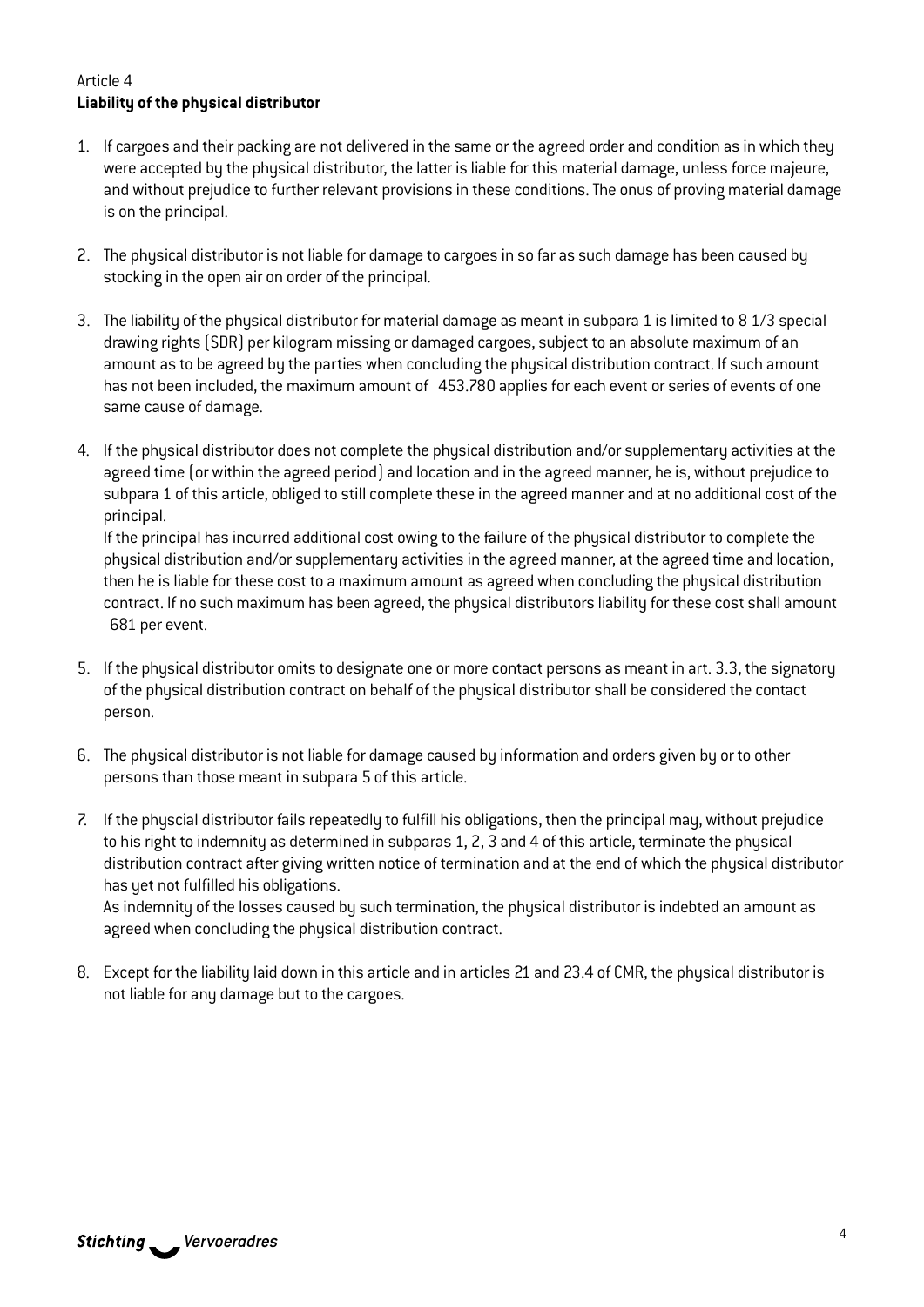#### <span id="page-6-0"></span>Article 5 **Obligations of the principal**

The principal is obliged:

- 1. to designate one or more contactpersons and to mention their names to the physical distributor.
- 2. to furnish all information concerning the cargoes and their treatment as he can or as he ought to and which he knows or ought to know to be essential to the physical distributor, unless he may assume that the physical distributor knows or ought to know the information. The principal guarantees the correctness of information furnished by him.
- 3. to put the agreed cargoes at the disposal of the physical distributor at the agreed location and time and in the agreed manner, together with a transport document and other documents which the law requires from the principal.
- 4. to pay, within the credit period agreed, the agreed price for the physical distribution, and all cost spent by the physical distributor in performing the supplementary activities, and to cover the latters expenses as meant in art. 3.5.
- 5. to safeguard the physical distributor against all third party damage claims lodged owing to acts and omissions by the principal, his servants and all other persons whose services the principal had made use of.
- 6. to vouch for material which he has put at the disposal of the physical distributor.
- 7. at termination of the physical distribution contract, to accept all his objects still in possession of the physical distributor, not later than the last working day of the validity period of the contract, and after payment of any amount still due or to become due.

For amounts which may become due after termination of the contract, the principal may satisfy by providing sufficient security.

8. to observe confidentiality vis-à-vis third parties of all facts and data of which he is aware through the physical distribution contract.

#### Article 6 **Liability of the principal**

- 1. The principal is liable for all damage caused by the persons and objects which the physical distributor in conformity with article 3.8 of these conditions is obliged to give access to his premises.
- 2. If the principal omits to designate one of more contact persons as meant in article 5.1 of these conditions, the signatory on behalf of the principal of the physical distribution contract is considered the contact person.
- 3. The principal is not liable for damage caused by information and instructions furnished by or to other persons than those meant in subpara 2 of this article.
- 4. If the principal does not furnish timely information concerning cargoes and their treatment as meant in article 5.2 of these conditions, or does not supply the agreed cargoes at the agreed time (or within the agreed period), in the agreed manner and at the agreed location, accompanied by the documents required as meant

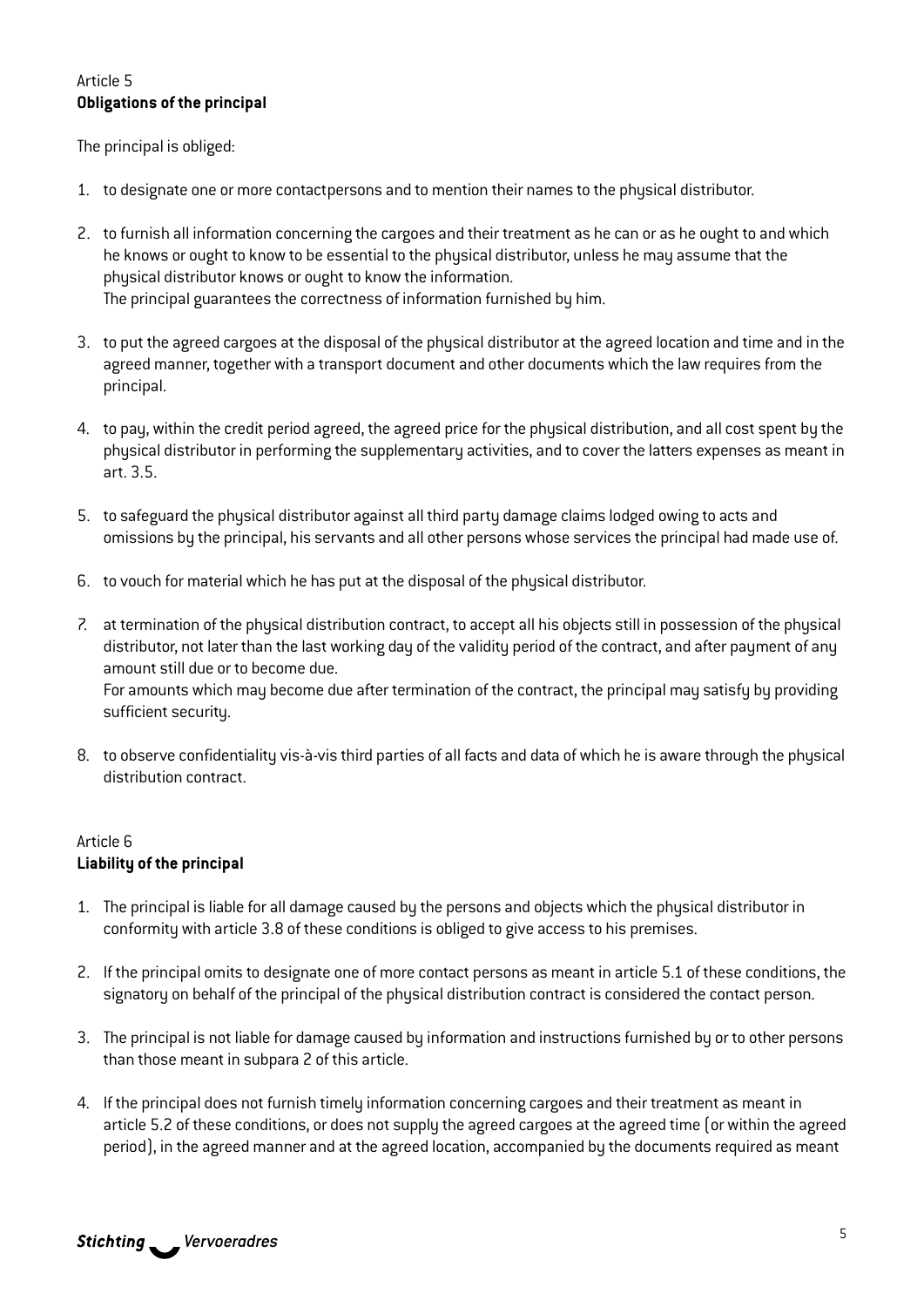<span id="page-7-0"></span>in article 5.3 of these conditions, then he is obliged to still perform all this as soon as possible, free of charge and in the agreed manner.

If the physical distributor has incurred costs as a result of the failure of the principal as meant in article 5.2 and 3 of these conditions, then the principal is liable for these costs to a maximum to be agreed when concluding the physical distribution contract. If such maximum has not so been agreed, the principals liability amounts to a maximum ammount  $$81$  per event.

- 5. If the principal fails to meet repeatedly his obligations, the physical distributor may, without prejudice to his right to indemnity, terminate the physical distribution contract after having put the principal on ultimate written notice and if the principal has not yet met his obligations at the expiry of the notice. As indemnity of the damage caused by such termination the principal is indepted an amount due as to be agreed when concluding the physical distribution contract.
- 6. If the principal does not meet his obligations as meant in article 5.7, article 17 AVC applies analogously.

#### Article 7 **Time limitation**

- 1. All claims based on the physical distribution contract, including all claims stemming from a cash-on-delivery condition, are subject to the time limitation of twelf months.
- 2. The time limitation period starts from the day after the day when the cargoes were delivered or ought to have been delivered, failing which from the day after the day when the claim first originated.

#### Article 8 **Credit conditions**

- 1. All amounts due by the physical distributor and by the principal, whatever their cause, are payable within the agreed period, or such a period failing within fourteen days from the invoice date.
- 2. If the principal or the physical distributor does not pay within the agreed period or such period failing within fourteen days from the invoice date, he is liable to pay the legal interest according to art. 6:119 BW with effect from the day when the payment should have been made to and including the day of payment.
- 3. The physical distributor or the principle is entitled to invoice all necessary extrajudicial and judicial cost made to collect the amount meant in subpara 1. The extrajudicial cost are due from the moment when the principal or the physical distributor fails to pay and the claim for payment has been transmitted to a third party to collect.
- 4. An appeal for compensation of claims for payment of amounts arising from the physical distribution contract, of amounts due occasioned otherwise by the physical distribution or of amounts related to the cargoes with claims based otherwise is not permitted.
- 5. In any event, all amounts meant in subpara 1 of this article may be claimed forthwith, and in deviation of subpara 4 – may be susceptible to compensation if:
	- a. the principal or the physical distributor are in a state of bankruptcy or have been granted suspension of payment;
	- b. the principal or physical distibutor
		- 1. offers an arrangement to his creditors;

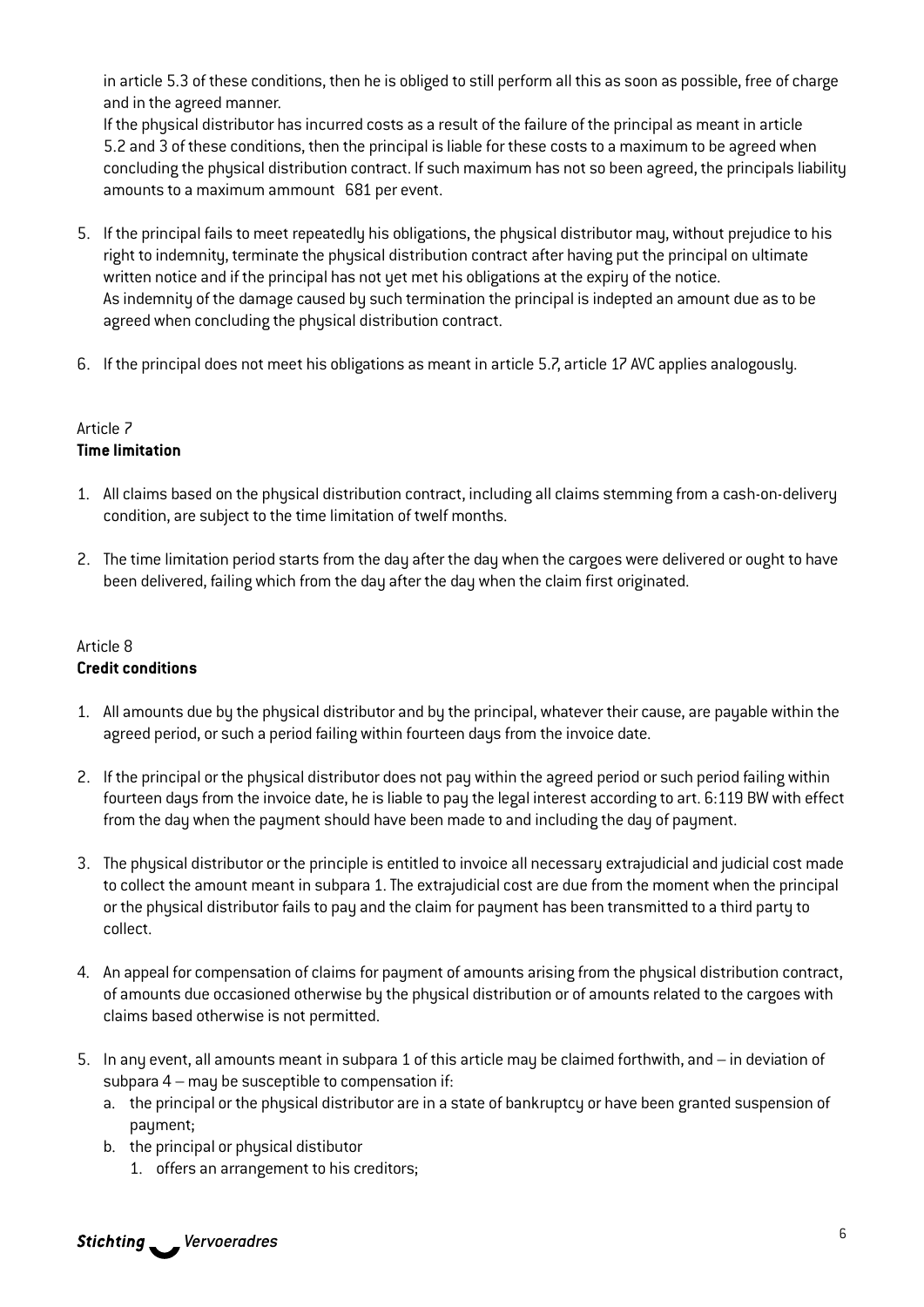- <span id="page-8-0"></span>2. essentially fails to meet his obligations;
- 3. gives notice of the physical distribution contract under art. 4.7 or art. 6.5;
- 4. ceases the operation of his enterprise or in case of a legal personality or a limited company if that one is dissolved.

#### Article 9 **Security**

- 1. The physical distributor has a right of lien on goods and documents in his possession in connection with the contract of physical distribution against any person who demands delivery of same. This right does not fall to him if, at the moment of receipt of the goods for physical distribution, he had reason to doubt the right of the principal to make the goods available for physical distribution to him.
- 2. The right of lien applies likewise to what burdens the goods by way of cash on delivery as well as to the cash on delivery fee to which he is entitled, in regard to which he is not obliged to accept security.
- 3. The physical distribution may also exercise the right of lien against the principal for reason of what is yet due to him in connection with previous contracts of physical distribution.
- 4. Likewise, the physical distributor may exercise the right of lien against the consignee who in this capacity became a party to previous contracts of physical distribution for reason of what is yet due to him in connection with these contracts.
- 5. If when settling the invoice a dispute arises over the amount due or if there is need for a calculation to be made for the determination of what is due that cannot be made quickly, then the one who demands delivery is obliged to pay forthwith the part which the parties agree is due and to put up security for the part in dispute or the amount of which has not yet been fixed.
- 6. All the goods, documents and currency values in possession of the physical distributor in connection with the contract of physical distribution serve him as pawn for all claims which he has against the principal.
- 7. Except for the cases in which the principal is in a state of bankruptcy or in which he has been granted suspension of payment or in which he has been declared subject to a debt reorganisation scheme for natural persons, the physical distributor has never the right to sell the objects in pawn without permission by the court of justice in accordance with art.3:248 para 2 BW.

#### Article 10 **Competent court of justice**

- 1. All contracts to which the p.d.-conditions apply are subject to Dutch Law.
- 2. Unless para 3 of this article applies, alll disputes which might arise in connection with the physical distribution contract, except those belonging to the competency of the county court (kantongerecht) and except those in appeal, are judged by the competent court in the statutory domicile of the physical distributor. However, if the statutory domicile of the physical distributor is outside the Netherlands, then the Rotterdam court of justice is competent.

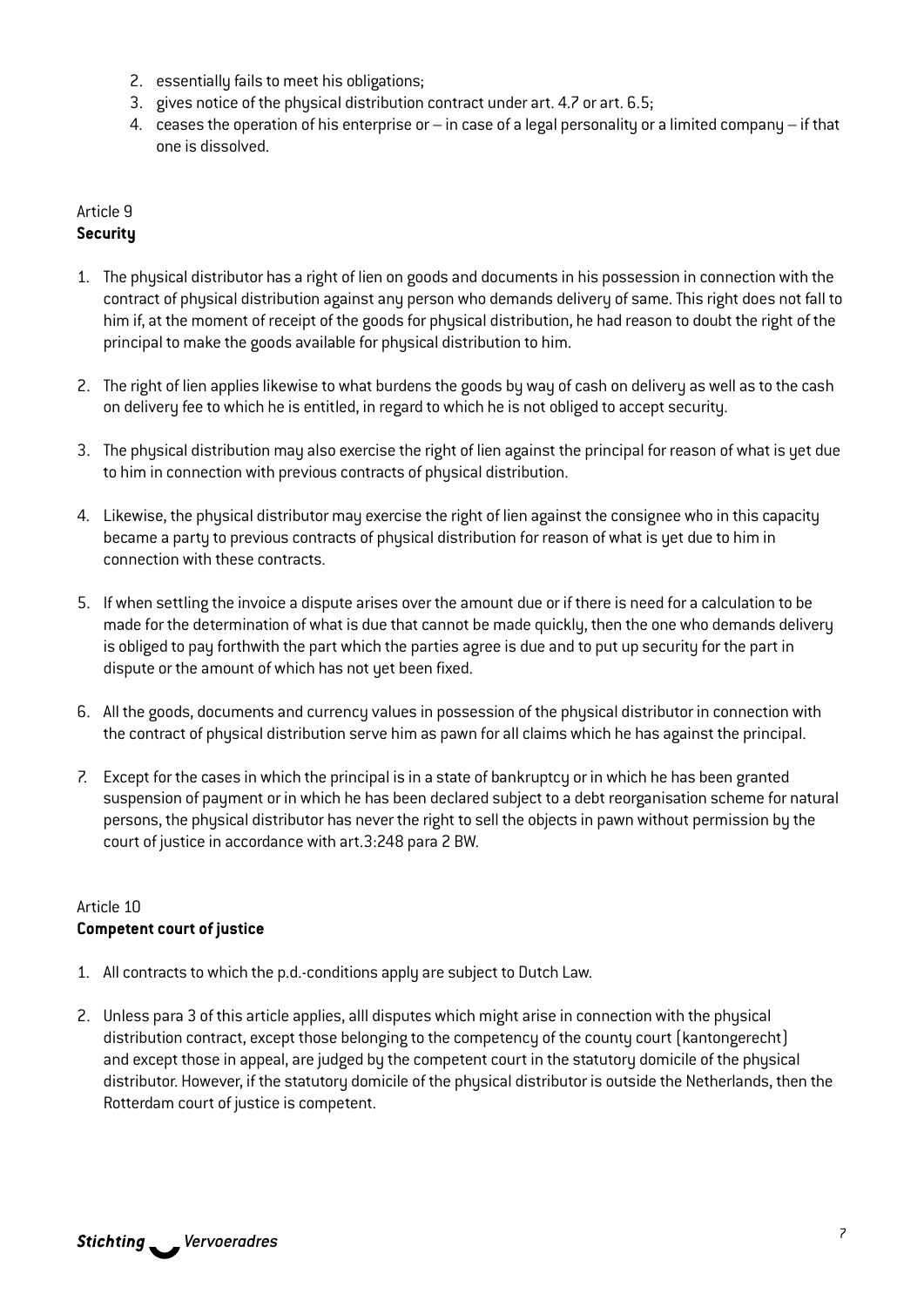3. All disputes arising between the parties in connection with the present agreement, or in connection with further consequential agreements may be solved in accordance with the Reglement of the Stichting Arbitrage voor Logistiek (rules of the foundation arbitration in logistics), domiciling at The Hague, the Netherlands.

#### *Explanatory note*

*As from 1 September 2011, cases submitted for arbitration to the Arbitration Institute for Logistics will be referred to the arbitration body, TAMARA.*

*TAMARA specialises in arbitration in the areas of transport, storage, logistics, international trade, and in the shipping and shipbuilding industry. In order to ensure that the interests of road transport and logistics services are safeguarded, Stichting Vervoeradres sits on the Board of TAMARA.*

*Do you wish to avail of the services of TAMARA? If yes, you will need to include the following arbitration clause in your contract of carriage:*

*'Any dispute arising in connection with this Agreement between the Parties established in the Netherlands shall be settled in compliance with the CMR Convention and in accordance with the regulations of the TAMARA foundation based in Rotterdam.'*

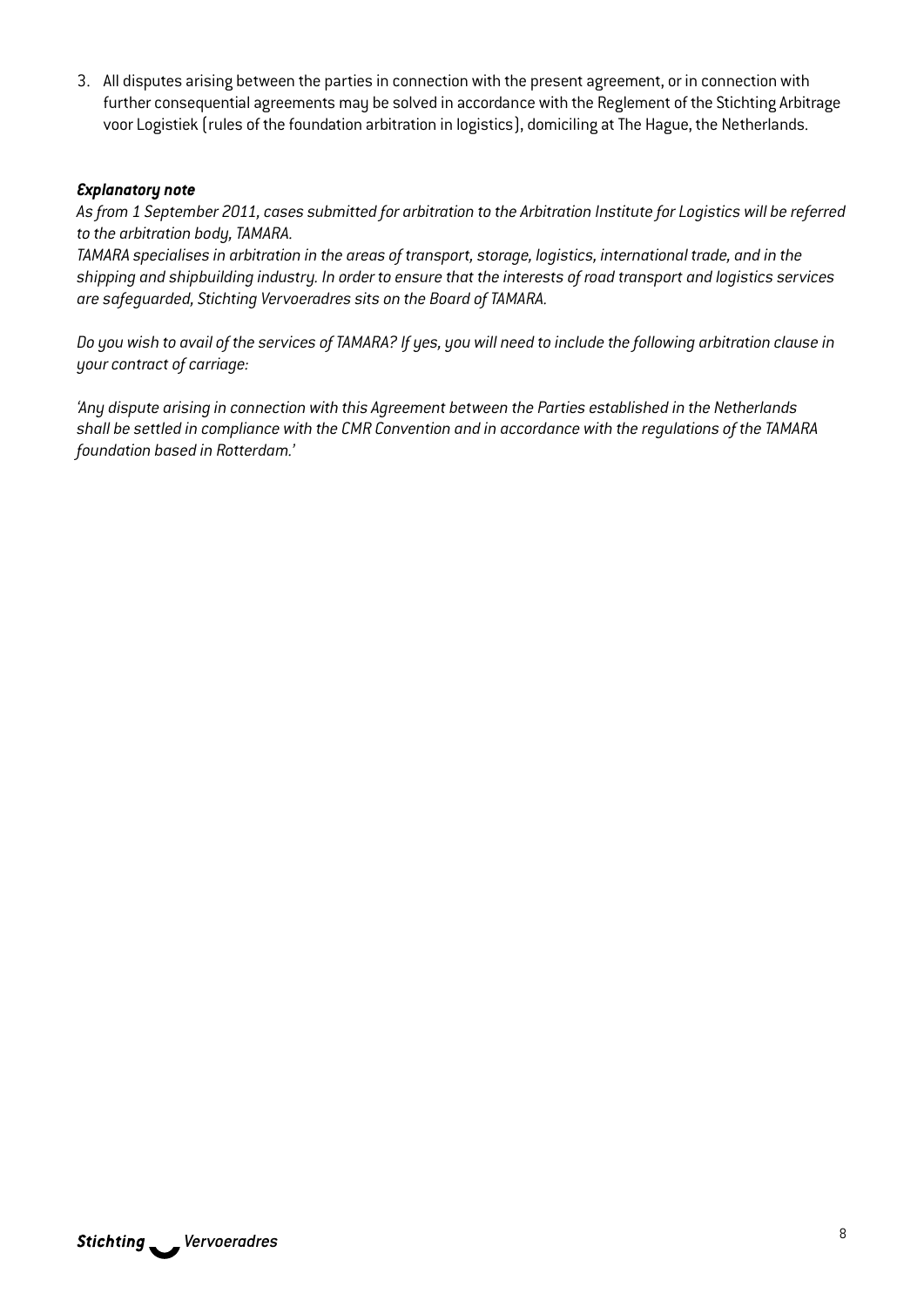#### <span id="page-10-0"></span>example **Physical distribution contract**

| The undersigned:                                                                                                                                                                                                                                                                                 |  |  |
|--------------------------------------------------------------------------------------------------------------------------------------------------------------------------------------------------------------------------------------------------------------------------------------------------|--|--|
|                                                                                                                                                                                                                                                                                                  |  |  |
|                                                                                                                                                                                                                                                                                                  |  |  |
| for the purpose of the present contract legally represented by<br>and the contract of the contract of the contract of the contract of the contract of the contract of the contract of the contract of the contract of the contract of the contract of the contract of the contract of the contra |  |  |
| hereinafter referred to as "principal"                                                                                                                                                                                                                                                           |  |  |
| and                                                                                                                                                                                                                                                                                              |  |  |
| imited company entity and the company of the company of the company of the company of the company of the compa                                                                                                                                                                                   |  |  |
|                                                                                                                                                                                                                                                                                                  |  |  |
| for the purpose of the present contract legally represented by                                                                                                                                                                                                                                   |  |  |
| hereinafter referred to as "physical distributor",                                                                                                                                                                                                                                               |  |  |
| whereas the principal wants to entrust the physical distribution of (part of) his merchandise to the physical                                                                                                                                                                                    |  |  |

have agreed as hereafter :

distributor,

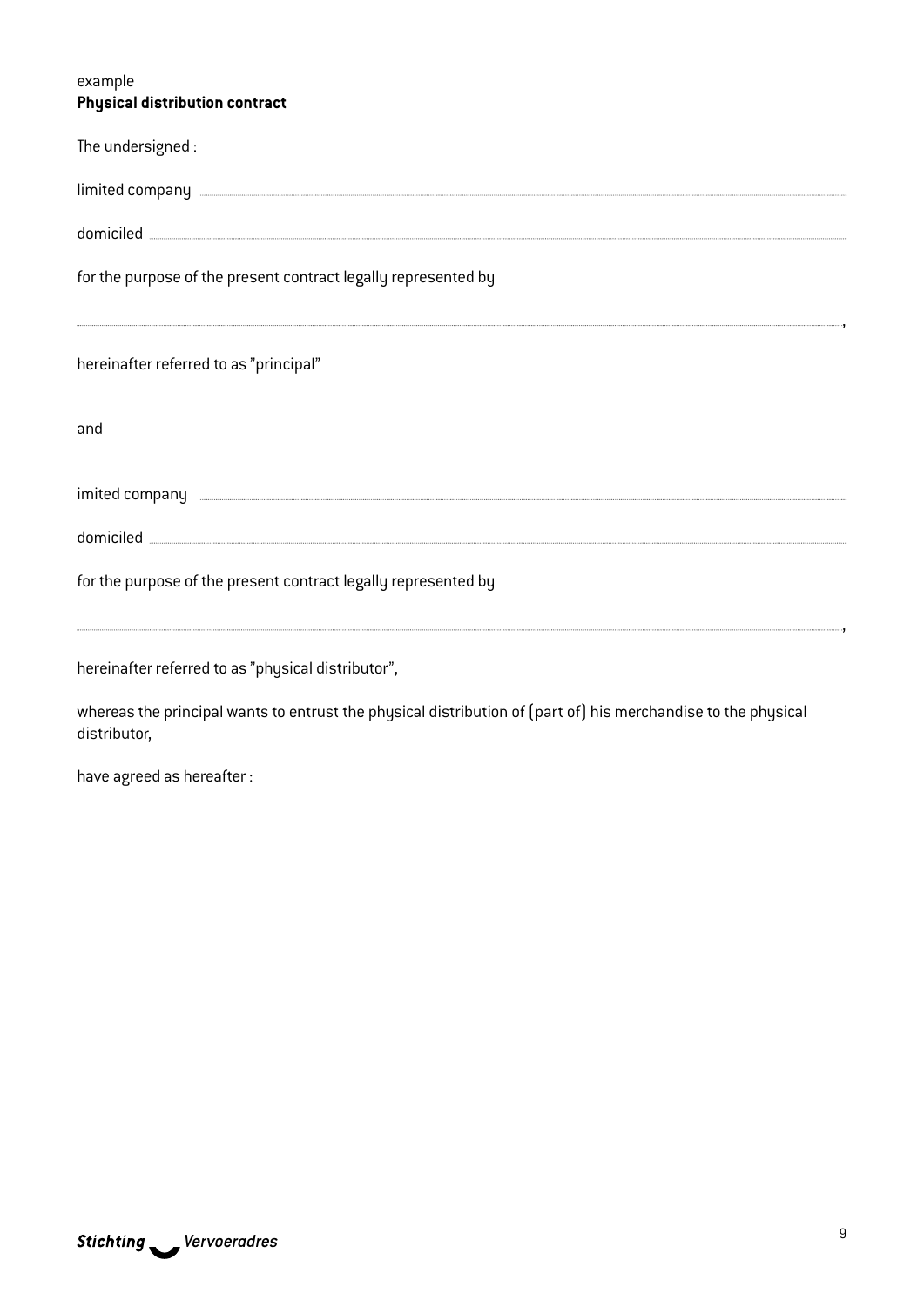#### Article 1 **General**

The principal gives order to the physical distributor and the latter accepts the order to provide physical distribution of the following commodities:

| Article 2                                                                                                                                                                                                                            |
|--------------------------------------------------------------------------------------------------------------------------------------------------------------------------------------------------------------------------------------|
| <b>Description of the commodities</b>                                                                                                                                                                                                |
| The description of the cargoes is as follows:                                                                                                                                                                                        |
|                                                                                                                                                                                                                                      |
|                                                                                                                                                                                                                                      |
| $value \label{eq:value} \text{value} \vspace{-.5cm}$                                                                                                                                                                                 |
|                                                                                                                                                                                                                                      |
| [particular] characteristics <b>contained a set of the set of the set of the set of the set of the set of the set of the set of the set of the set of the set of the set of the set of the set of the set of the set of the set </b> |

#### Article 3 **Volume**

Except for particular circumstances, the principal offers an average of **manual** parcels/cubic meter/pallets/liters (other units)\* per week/month/year to the physical distributor. In the event of any deviation from this provision, the principal and the physical distributor shall consult each other concerning the consequences.

#### Article 4

#### **Detailed description of the physical distribution activities**

The physical distributor commits himself to perform the fol-lowing activities :

- 1. Transport. The following instructions/provisions apply :
- 2. Stocking and related activities. The following instructions/provisions apply :

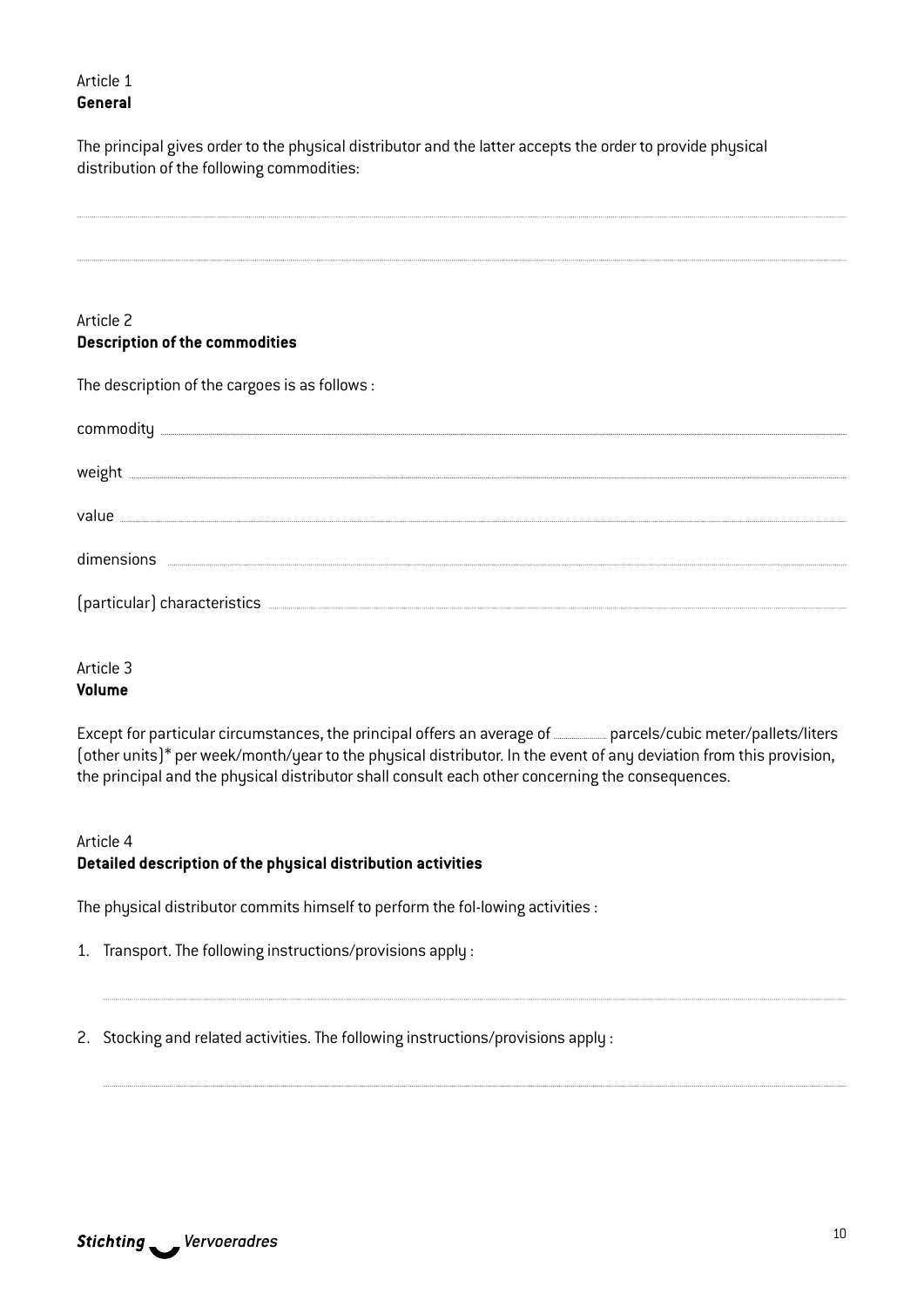- 3. Stock supervision and control. The following instructions/provisions apply :
- 4. Reconditioning. The following instructions/provisions apply
- 5. Sundry activities. The following instructions/provisions apply

#### Article 5 **Prices**

The rates are:

1. 1 for all physical distribution activities the total amount of  $\epsilon$  per  $[$ unit to be completed),

or

- 1. 2 for transport activities:
	- a. domestic transport  $\epsilon$  per  $\epsilon$  [unit to be completed]
	- b. international transport  $\epsilon$  per  $\epsilon$  [unit to be completed] for stocking and other activities enumerated in art.  $4 \in$  per  $[$ unit to be completed)
- 2. During the validity of the present contract, the amounts may/may not\* be modified.
- 3. In the positive alternative hereabove, modification takes place only once per annum in the course of the month **ECO and Price adjustments shall be based on the cost developments as established by NEA, EVO and** the physical distributor.
- 4. All prices are exclusive of VAT.

#### Article 6 **Contactpersons**

Contactpersons in the sense of art. 3.3 and 5.1 of the physical distribution conditions attached are :

• on the side of the principal

• on the side of the physical distributor

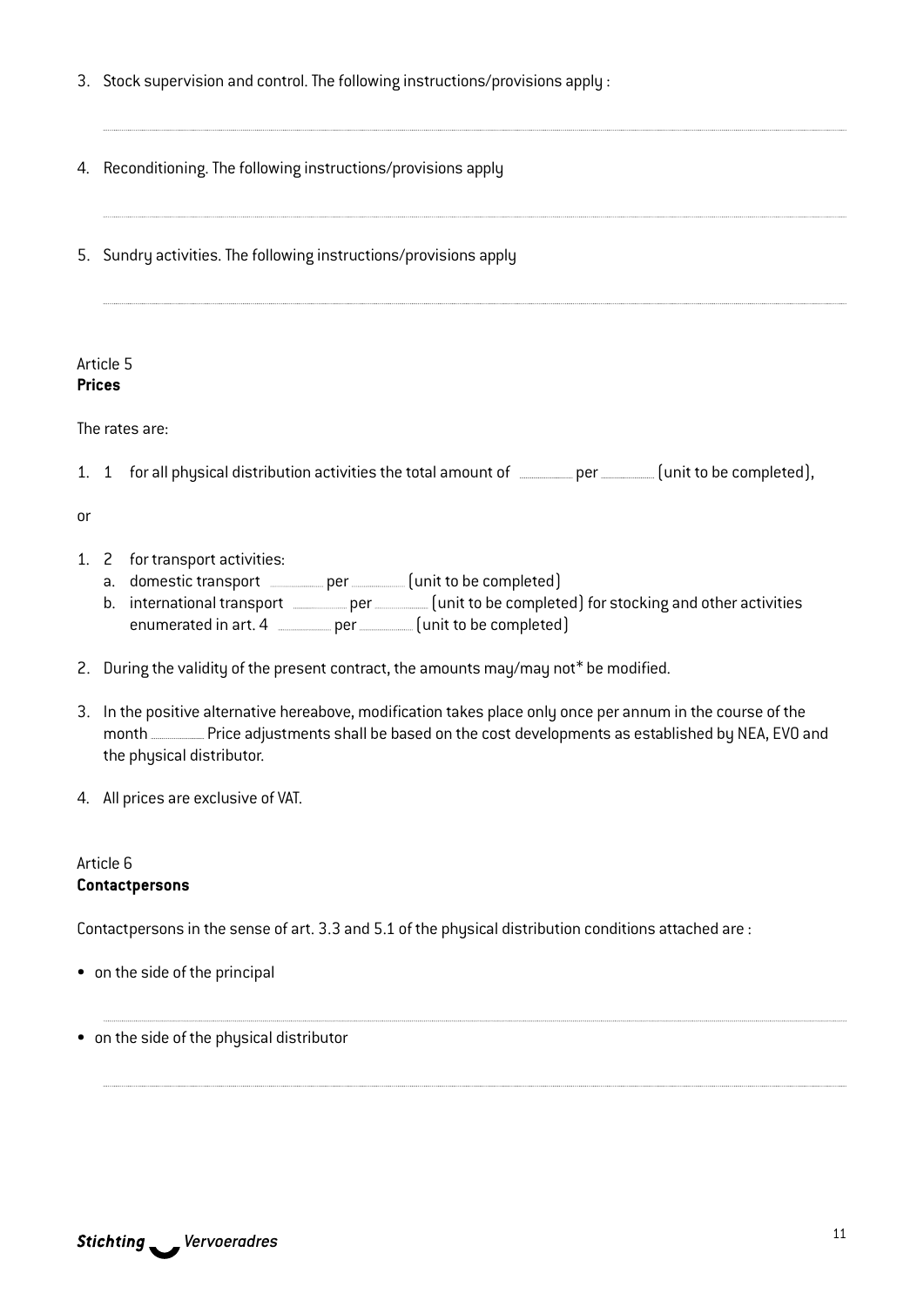Article 7 **Location**

The location (space), in the sense of art.3.4 of the physical distrubution conditions attached, where stocking and other activities within the framework of the physical distribution contract must be performed is the following:



#### Article 8 **Insurance**

Conform to art.3.6  $+$  7 of the physical distribution conditions, the physical distributor is obliged to take insurance as follows :

- 1. an insurance against third party liability;
	- \*\*\* a liability insurance based on the physical distribution conditions attached;
	- \*\*\* a cargo insurance

#### Article 9 **Duration of the contract**

- 1. The present contract covers a period of \_\_\_\_\_\_\_\_ years and enters into force on \_\_\_\_\_\_\_\_
- 2. At expiry as per subpara 1 of this article, the present contract is renewed, each time again, by tacit agreement, for *werement*, and years, unless either party gives notice of termination. In such event, a notice period of month(s) must be observed. Notice of termination must be given by registered mail.

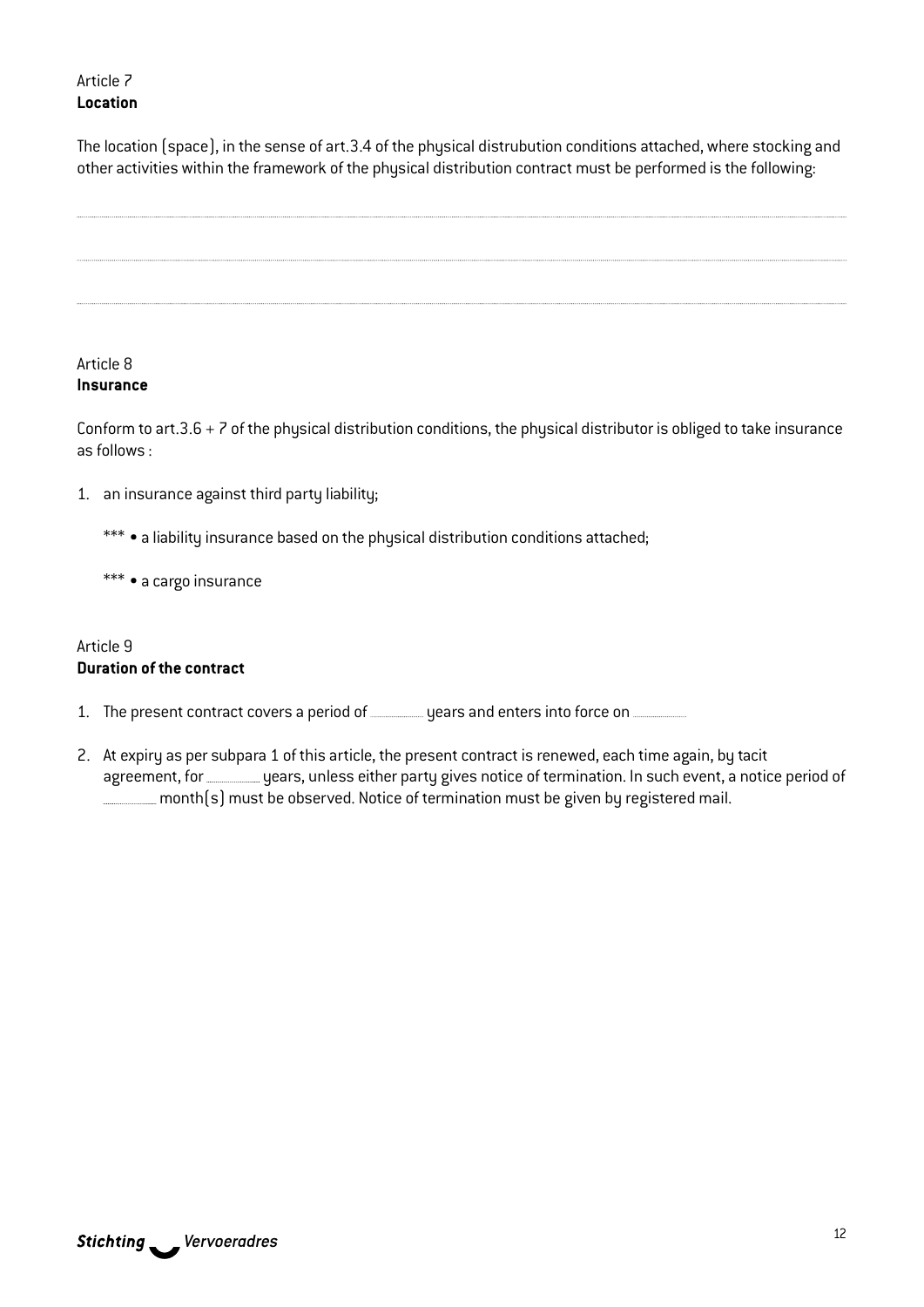#### Article 10 **Liability system**

The parties accept/deviate from\* the liability system as per the physical distribution conditions\*\*.

In the event of such deviation the physical distributors liability is as under:

the limitation in the sense of:

| $\arct.4.3$ is $\epsilon$ |
|---------------------------|
| $\arct.4.4$ is $\epsilon$ |
| art.4.7 is €              |
| art.6.4 is $\epsilon$     |
| art.6.5 is $\epsilon$     |

#### Article 11 **Arbitration**

Parties wish/do not wish\* to have disputes arising in connection with the present agreement solved in arbitration in accordance with art. 10 para 3 of the Physicial Distribution Conditions.

#### Article 12 **Physical distribution conditions**

To the exclusion of any other general conditions, the physical distribution conditions as attached are part of and apply to the present contract in so far as it does not explicitly deviates from them. A copy of these conditions has been attached hereto and is considered to constitute part of the present agreement.

date and place

signed signed signed signed signed signed signed signed signed signed signed signed signed signed signed signed

the principal the physical distributor

\* delete the non-applicable

\*\* as published by Stichting vervoeradres

\*\*\* tick where appropriate

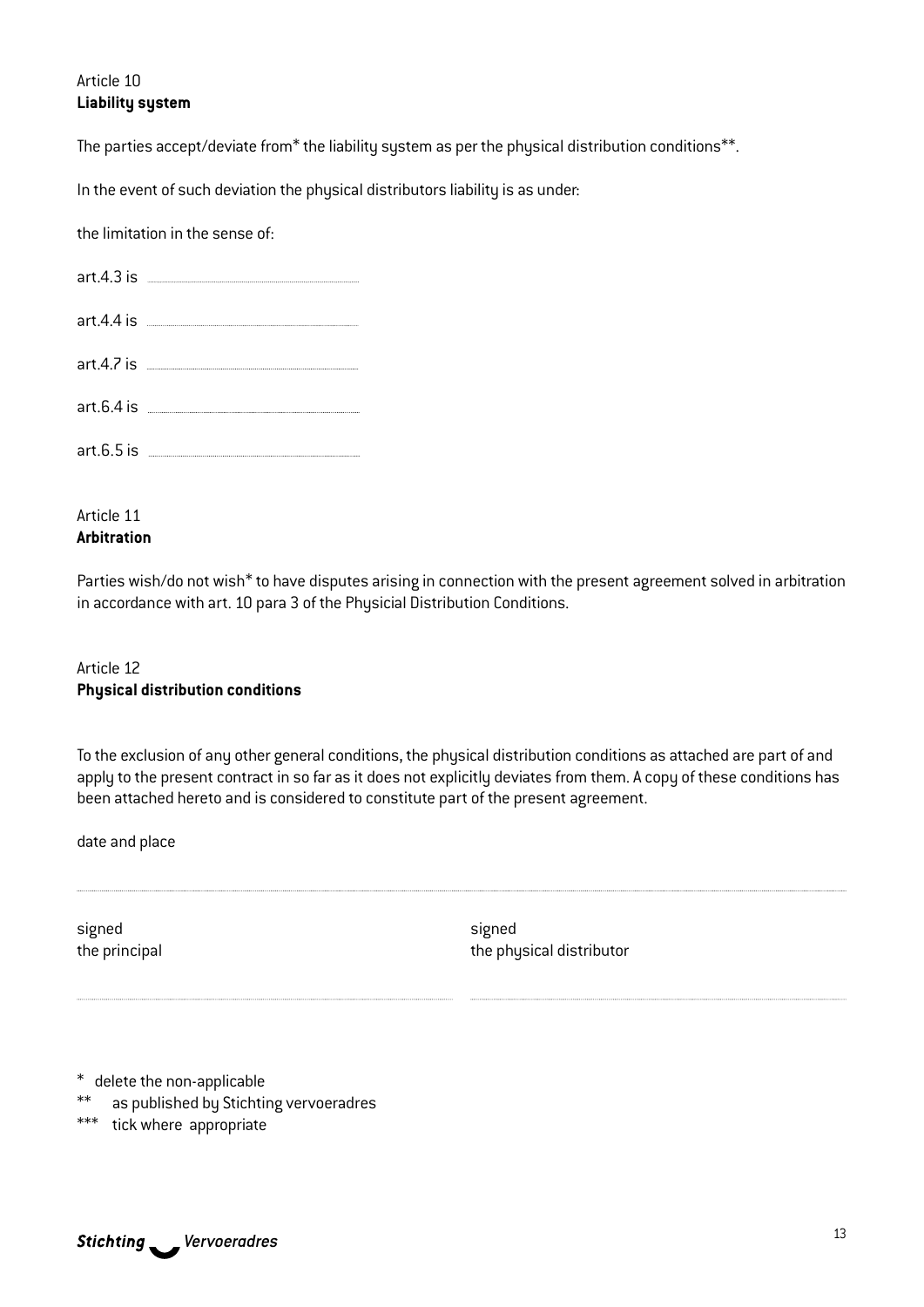#### *Vervoeradres*

Stichting Vervoeradres represents shippers' and carriers' joint interests under public and/or private law, in an independent and impartial manner. It assists carriers and shippers in concluding transport contracts in a legally binding and balanced fashion, by providing standards for legal documents (consignment notes) and texts (General Terms and Conditions and examples of clauses / contracts). The application of these standards helps reduce the incidence of conflicts regarding the actual execution of logistics contracts. Furthermore, the standards contribute to the prevention of breaches of the law.

#### Beurtvaartadres  $\circled{\color{red} \bullet}$



Beurtvaartadres facilitates its clients' use of the range of services it supplies by providing optimum supervision, with a view to reducing the administrative costs incurred in the logistics sector. It does by taking the worries off the client's hands, by means of providing both intuitive, digital solutions and knowledge sessions on the best possible use of (the standard) documents.

Beurtvaartadres's future in the logistics chain relies on its ability to create added value throughout the chain by providing, facilitating, issuing, exchanging and safeguarding data relating to logistics transactions. We perform these duties in the capacity of an authority in the issue of logistics forms.